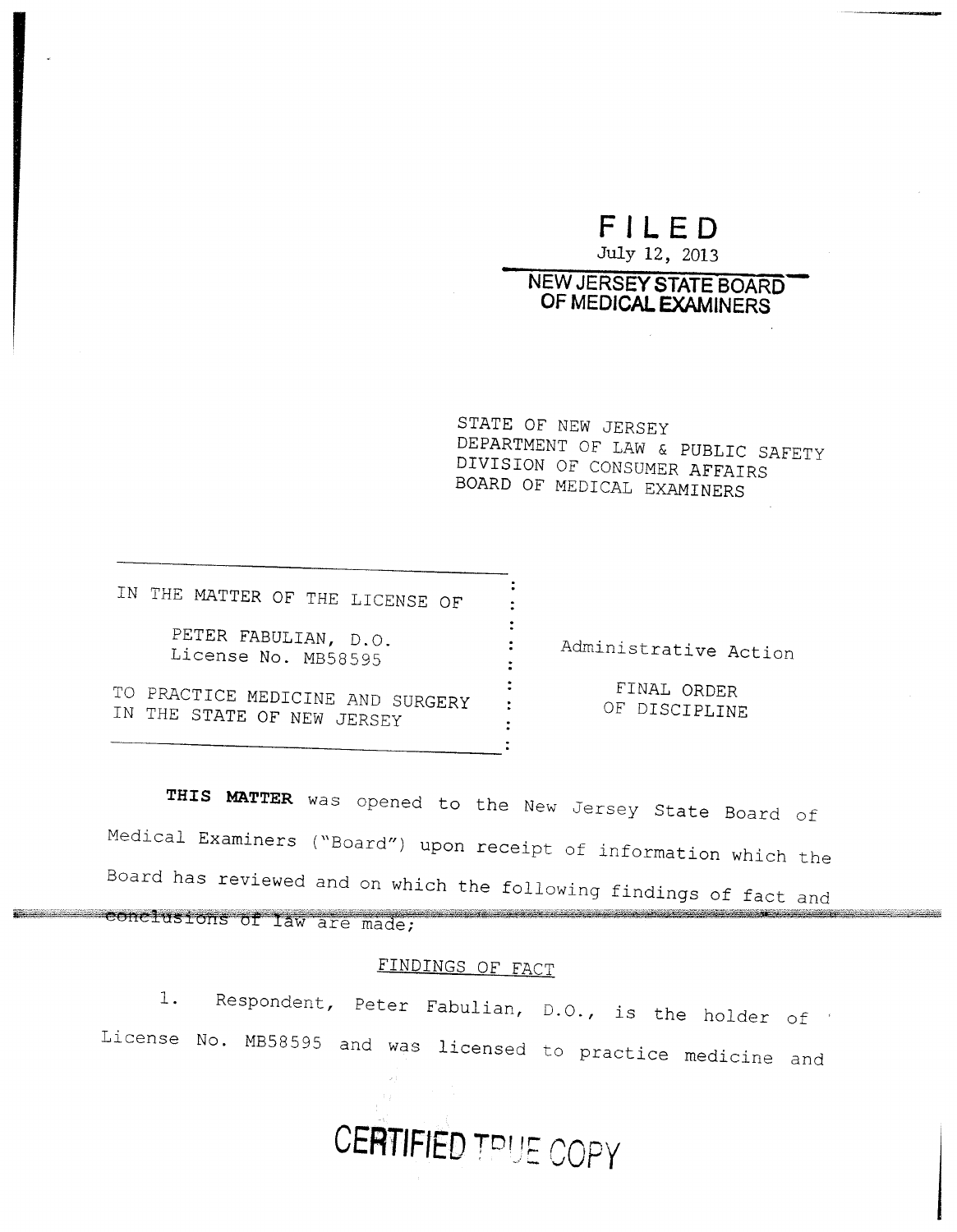surgery in the State of New Jersey on September 25, 1992 and, thereafter, permitted that license to lapse on June 30, 2003.

2. On or about January 13, 2012, the Pennsylvania State Board of Osteopathic Medicine ("Pennsylvania Board") entered a "Final Order" incorporating an "Adjudication and Order" (hereafter "Final Order") at which time Respondent's license to practice osteopathic medicine and surgery was indefinitely suspended for not less than five (5) years retroactive to the Immediate Temporary Suspension of Respondent's license on June 28, 2010. More specifically, the Pennsylvania Board determined that Respondent violated Pennsylvania laws in that he: (1) was convicted of a crimes involving moral turpitude in that on or about December 13, 2010, Respondent entered a plea of guilty in Chester County Court of Common Pleas to the first and second counts of indecent assault contained in a Criminal Information. Respondent was sentenced to imprisonment for a term of 1-23 months to be followed by electronic home confinement for a period of 5 months after release, and probation for a period of two years, along with other terms and conditions; and (2) failed to provide proof of medical professional liability insurance to the Department of Insurance Specificall Lespondent failed to maintain medical malpractice insurance from July 15, 2004 until his Pennsylvania osteopathic medical license was suspended by an Immediate Temporary Suspension effective June 2010.

-2-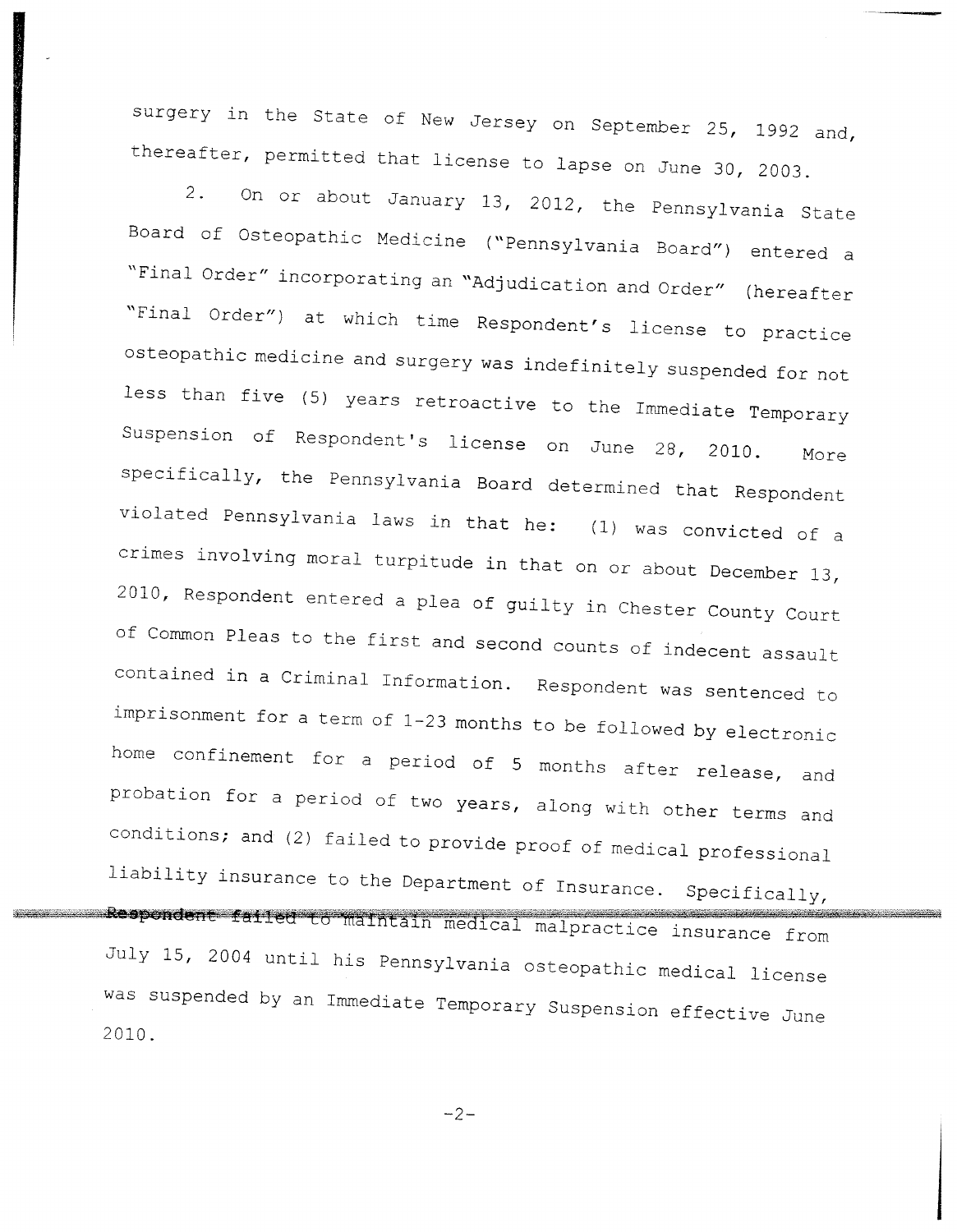#### CONCLUSION OF LAW

Respondent's criminal conviction and the above Pennsylvania disciplinary action provide grounds to take disciplinary action against Respondent's license to practice medicine and surgery in New Jersey pursuant to  $N.J.S.A.$  45:1-21(f) and (g).

## DISCUSSION ON FINALIZATION

Based on the foregoing findings and conclusions, a Provisional Order of Discipline ("POD") was entered by this Board on April 2, 2013 and served upon Respondent at his address of record. The POD was subject to finalization by the Board at 5:00 p.m. on the 30th business day following entry unless Respondent requested a modification or dismissal of the stated Findings of Fact or Conclusions of Law by submitting a written request for modification or dismissal setting forth in writing any and all reasons why said findings and conclusions should be modified or dismissed and submitting any and all documents or other written evidence supporting Respondent's request for consideration and reasons therefor.

Respondent did not submit a response in connection with the Provisional Order of Discipline. Accordingly, upon review of this <u> La Carlo de la Carlo de la Carlo de la Carlo de la Carlo de la Carlo de la Carlo de la Carlo de la Carlo de la Carlo de la Carlo de la Carlo de la Carlo de la Carlo de la Carlo de la Carlo de la Carlo de la Carlo de la C</u> determined that further proceedings wer unnecessary and that the Provisional Order of Discipline should be finalized without change.

 $-3-$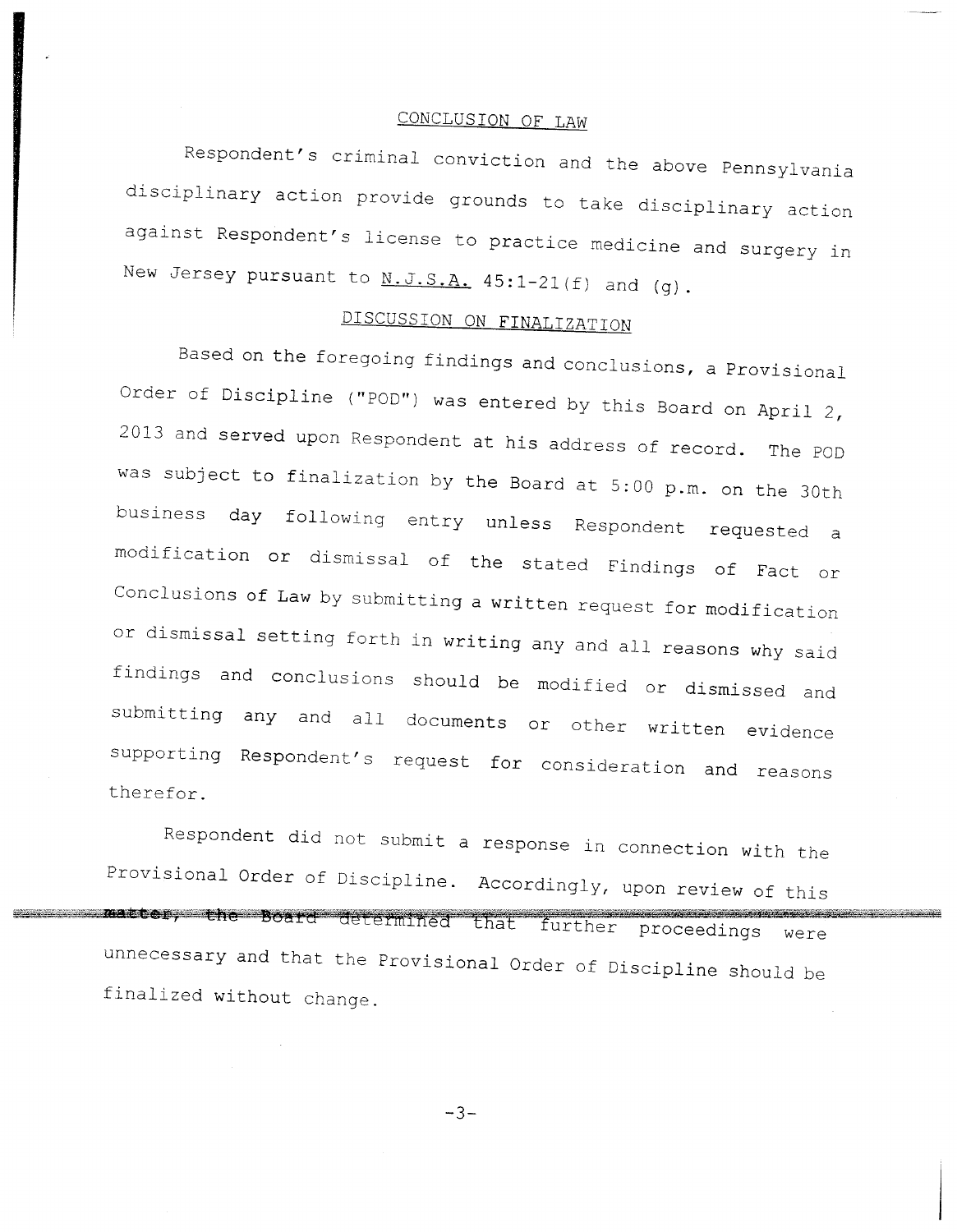ACCORDINGLY, IT IS ON THIS  $\frac{12th}{\text{day of}}$  day of  $\frac{\text{July}}{\text{July}}$ , 2013, ORDERED THAT:

1. Respondent's license to practice medicine and surgery in the State of New Jersey shall be, and hereby is, SUSPENDED until such time as his license to practice osteopathic medicine and surgery in Pennsylvania has been fully reinstated with no restrictions, conditions or probation.

2. Prior to resuming active practice in New Jersey, Respondent shall be required to appear before the **Board (or a** Committee thereof) and has the burden to demonstrate that he is fit to practice medicine in this State, demonstrate that he is in full compliance with the Pennsylvania Final Order and, further, demonstrate that he holds an active, unrestricted license to practice osteopathic medicine and surgery in Pennsylvania. Any practice in this State prior to said appearance shall constitute grounds for the charge of unlicensed practice. In addition, the Board reserves the right to place restrictions and/or limitations upon Respondent's practice should his license be reinstated in this State.

<u> 1989 - Johann Stein, martin amerikan basar (b. 1989)</u> **Contractor** Communication NEW JERSEY STATE BOARD OF MEDICAL EXAMINERS By: George V. Scott, D.P.M., **Board President**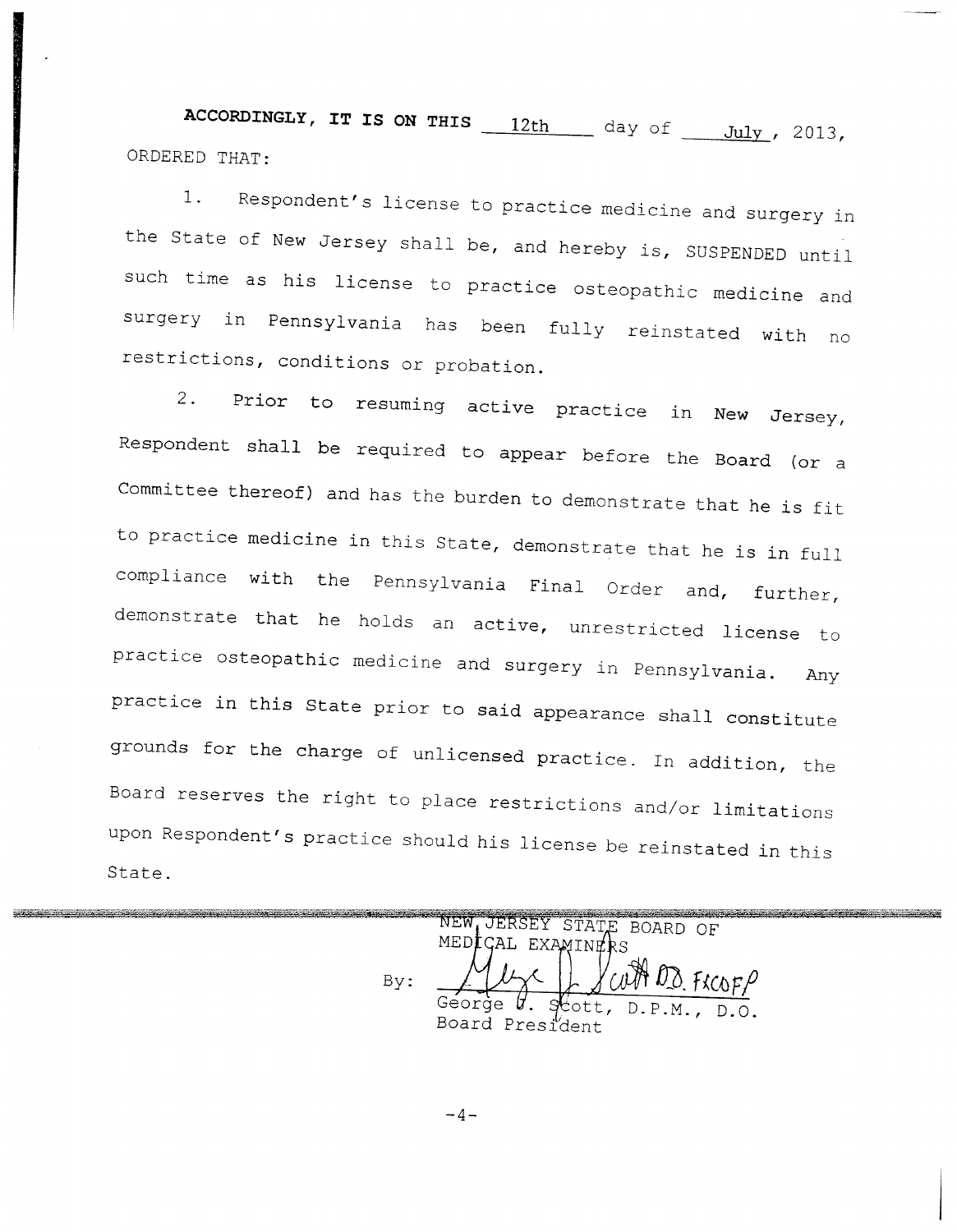## DIRECTIVES APPLICABLE TO ANY MEDICAL BOARD LICENSEE **WHO IS DISCIPLINED OR WHOSE SURRENDER OF LICENSURE HAS BEEN** ACCEPTED

# **APPROVED BY THE BOARD ON MAY 10, 2000**

All licensees who are the subject of a disciplinary order of the**Board are**required to provide the information required on the Addendum to these Directives. The information provided will be maintained separately **and will not** be part of the public document filed with the Board. Failure to provide the information required may result in further disciplinary action for failing to cooperate with the Board, as required by  $N.J.A.C.$  13:45C-1 et seq. **Paragraphs** 1 through 4 below shall apply when a license is suspended or revoked or permanently surrendered, with or without prejudice. Paragraph 5 applies to licensees who **are the**subject of an order which, while permitting continued practice, contains a probation or monitoring requirement.

# **1. Document Return and** Agency Notification

The licensee shall promptly forward to the Board office at Post Office Box 183, 140 East Front Street, 2nd floor, Trenton, New Jersey 08625-0183, the original license, current biennial registration and, if applicable, the original CDS registration. In addition, if the licensee holds a Drug Enforcement Agency (DEA) registration, he or she shall promptly advise the DEA of the licensure action. (With respect to suspensions of a finite term, at the conclusion of the term, the licensee may contact the Board office for the return of the documents previously surrendered to the Board. In addition, at the conclusion of the term, the licensee should contact the DEA to advise of the resumption of practice and to ascertain the impact of that change upon his/her DEA registration.)

### **2. Practice Cessation**

The licensee shall cease and desist from engaging in the practice of medicine in this State. This prohibition not only bars a licensee from rendering professional services, but also from providing an opinion as to professional practice or its application, or representing him/herself as being eligible to practice. (Although the licensee need not affirmatively advise patients or others of the revocation, suspension or surrender, the licensee must truthfully disclose his/her licensure status in response to inquiry.) The disciplined licensee is also prohibited from occupying, sharing or using office space in which another licensee.<br>**provides health care services. The disciplined licensee may contract for, accept payment** from another licensee for or rent at fair market value office premises and/or equipment. In no case may the disciplined licensee authorize, allow or condone the use of his/her provider number by any health care practice or any other licenses as beauty use of his/her (In situations where the licensee has been suspended for less than one year, the licensee may accept payment from another professional who is using his/her office during the period that the licensee is suspended, for the payment of salaries for office staff employed at the time of the Board action.)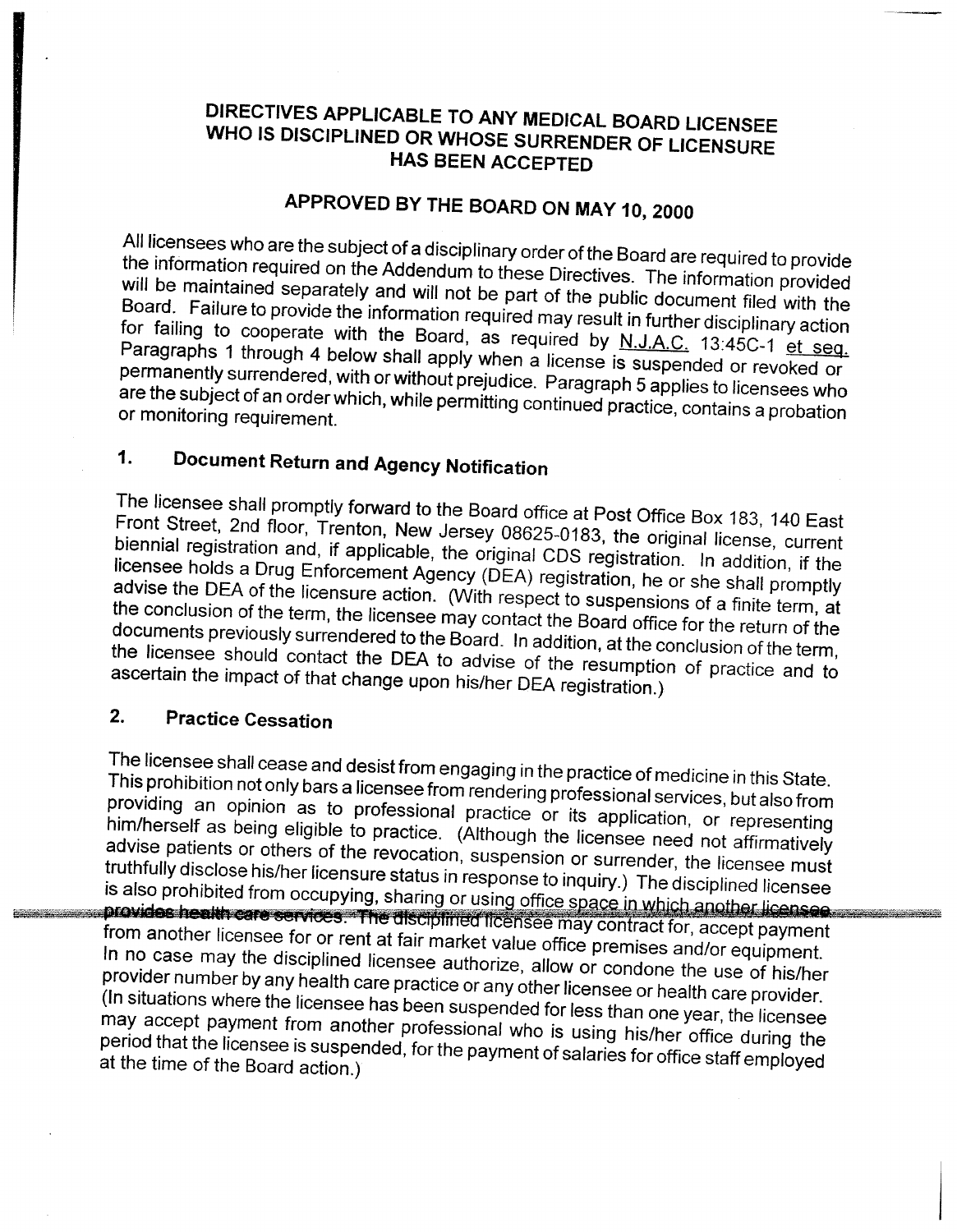A licensee whose license has been revoked, suspended for one (1) year or more or permanently surrendered must remove signs and take affirmative action to stop advertisements by which his/her eligibility to practice is represented. The licensee must also take steps to remove his/her name from professional listings, telephone directories, professional stationery, or billings. If the licensee's name is utilized in a group practice title, it shall be deleted. Prescription pads bearing the licensee's name shall be destroyed. A destruction report form obtained from the Office of Drug Control (973-504-6558) must be filed. If no other licensee is providing services at the location, all medications must be removed and returned to the manufacturer, if possible, destroyed or safeguarded. (In situations where a license has been suspended for less than one year, prescription pads and medications need not be destroyed but must be secured in the year, prescription safekeeping.)

# **3. Practice Income Prohibitions** /**Divestiture of Equity Interest in Professional Service Corporations and Limited Liability Companies**

A licensee shall not charge, receive or share in any fee for professional services rendered by him/herself or others while barred from engaging in the professional practice. The licensee may be compensated for the reasonable value of services lawfully rendered and disbursements incurred on a patient's behalf prior to the effective date of the Board action.

A licensee who is a shareholder in a professional service corporation organized to engage in the professional practice, whose license is revoked, surrendered or suspended for a term of one (1) year or more shall be deemed to be disqualified from the practice within the meaning of the Professional Service Corporation Act. (N.J.S.A. 14A:17-11). A disqualified licensee shall divest him/herself of all financial interest in the professional service corporation pursuant to N.J.S.A.  $14A.17-13(c)$ . A licensee who is a member of a limited liability company organized pursuant to N.J.S.A. inclused wild is a member of a lin liability company organized pursuant to N.J.S.A. 42:1-44, shall divest him/herself of all financial interest. Such divestiture shall occur within 90 days following the the entry of the Order rendering the licensee disquali financial interest. Such divestiture shall occur within 90 days following the the entry of the Upon divestiture, a licensee shall forward to the Board a copy of documentation forwarded to the Secretary of State, Commercial Reporting Division, demonstration forwarded has been terminated. If the licensee is the sole about the interval serions that the intere has been terminated. If the licensee is the sole shareholder in a professional service<br>corporation, the corporation must be dissolved within 90 days of the licensee's disqualification.

### **Medical Records**

If, as a result of the Board's action, a practice is closed or transferred to another location, the licensee shall ensure that during the three (3) month period to another location, of the disciplinary order, a message will be delivered to partient will will be effective date of the disciplinary order, a message will be delivered to patients calling the former office<br>premises, advising where records may be obtained. The message should inform patients of the names and telephone numbers of the licensee (or his/her attorney) assuming custody of the records. The same information shall also be district attorney) assuming notice to be published at least once per month for three (9) months in a new means of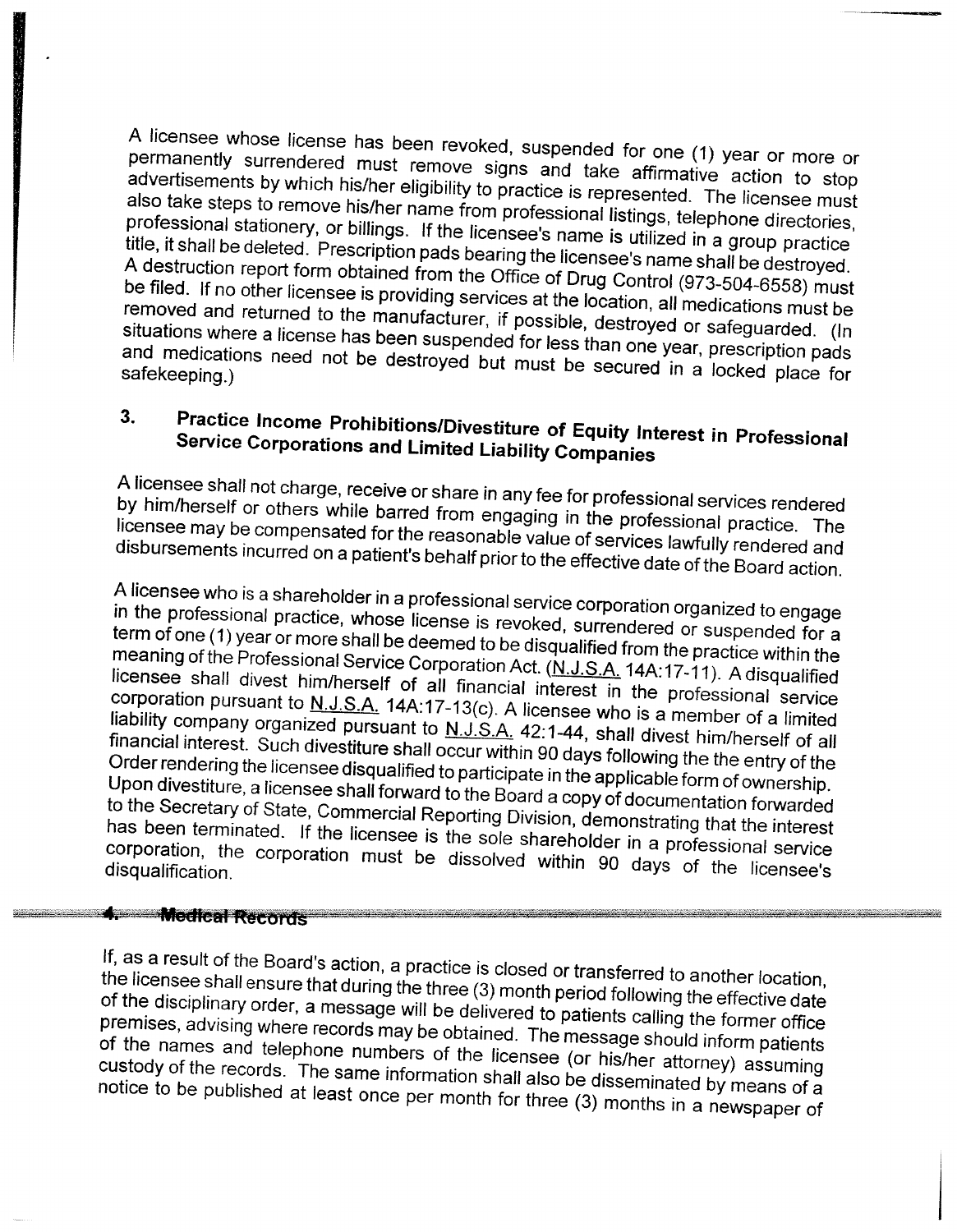general circulation in the geographic vicinity in which the practice was conducted. At the end of the three month period, the licensee shall file with the Board the name and telephone number of the contact person who will have access to medical records of former patients. Any change in that individual or his/her telephone number shall be promptly reported to the Board. When a patient or his/her representative requests a copy of his/her medical record or asks that record be forwarded to another health care provider, the licensee shall promptly provide the record without charge to the patient.

# **5. Probation**/**Monitoring Conditions**

With respect to any licensee who is the subject of any Order imposing a probation or monitoring requirement or a stay of an active suspension, in whole or in part, which is conditioned upon compliance with a probation or monitoring requirement, the licensee shall fully cooperate with the Board and its designated representatives, including the Enforcement Bureau of the Division of Consumer Affairs, in ongoing monitoring of the licensee's status and practice. Such monitoring shall be at the expension of the discipline of the disciplined of the practitioner.

(a) Monitoring of practice conditions may include, but is not limited to, inspection of the professional premises and equipment, and Inspection and copying of patient records (confidentiality of patient identity shall be protected by the Board) to verify compliance with the Board Order and accepted standards of practice.

(b) Monitoring of status conditions for an impaired practitioner may include, but is not limited to, practitioner cooperation in providing releases permitting unrestricted access to records and other information to the extent permitted by law from any treatment facility, other treating practitioner, support group or other individual/facility involved in the education, treatment, monitoring or oversight of the practitioner, or maintained by a rehabilitation program for impaired practitioners. If bodily substance monitoring has been ordered, the practitioner shall fully cooperate by responding to a demand for breath, blood, urine or other sample in a timely manner and providing the designated sample.